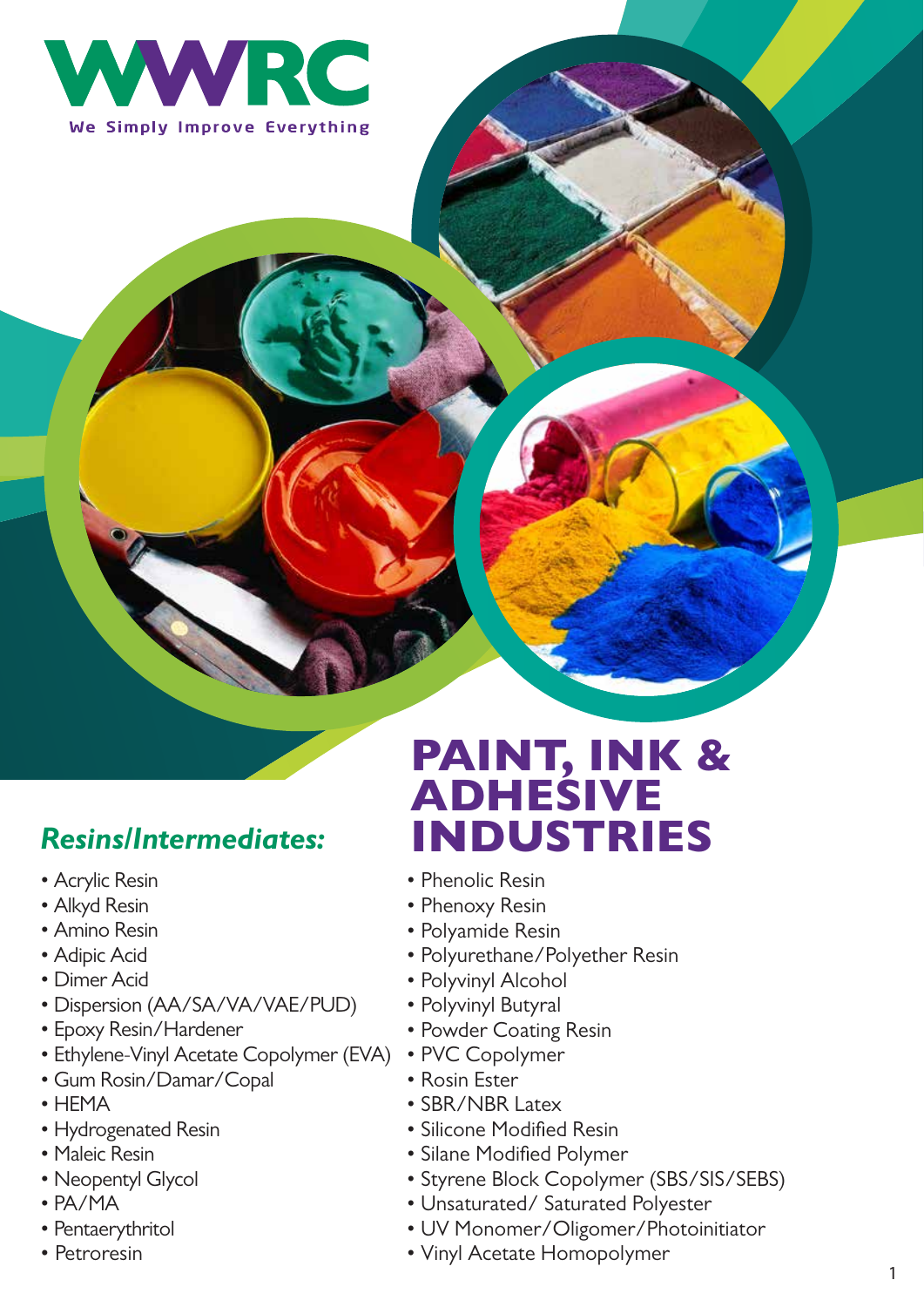

## *Additives/Catalysts:*

- Acetylene Black
- Adhesion Promoter
- Aliphatic/Aromatic Polyisocyanate
- Antioxidant
- Anti-Skid Agent
- Anti-Skinning Agent (MEKO)
- Anti-Static Agent
- Attapulgite Clay
- Cellulose Acetate Butyrate
- Cellulose Thickener (EHEC/HPMC/MC)
- Coalescing Agent
- Dispersing/Wetting/Leveling Agent/ Defoamer
- Drier
- Expandable Microspheres
- Flame Retardant
- Fumed Silica
- Humectant
- Intumescent Additives (Penta/APP/Melamine)
- Lithium Hydroxide
- Microcrystalline Wax
- Moisture Scavenger (PTSI/Molecular Sieve)
- Optical Brightener
- Paraffin/PE/PP/EVA/FT Wax
- Petroleum Jelly
- Powder Coating Additives (Flow/Levelling, Degassing/Anti-Cratering, Matting)
- PTSA
- Rheological Additives (Organoclays/Polyamide Wax/ Polyethylene Wax/Associative Thickeners/HASE)
- Matting Agent/Resin
- Sodium Hexa Metaphosphate (SHMP)
- Solid Glass Bead
- Tin Catalyst
- Tin-free Self Polishing Copolymer
- UV Absorber/Light Stabilizer
- Zinc Stearate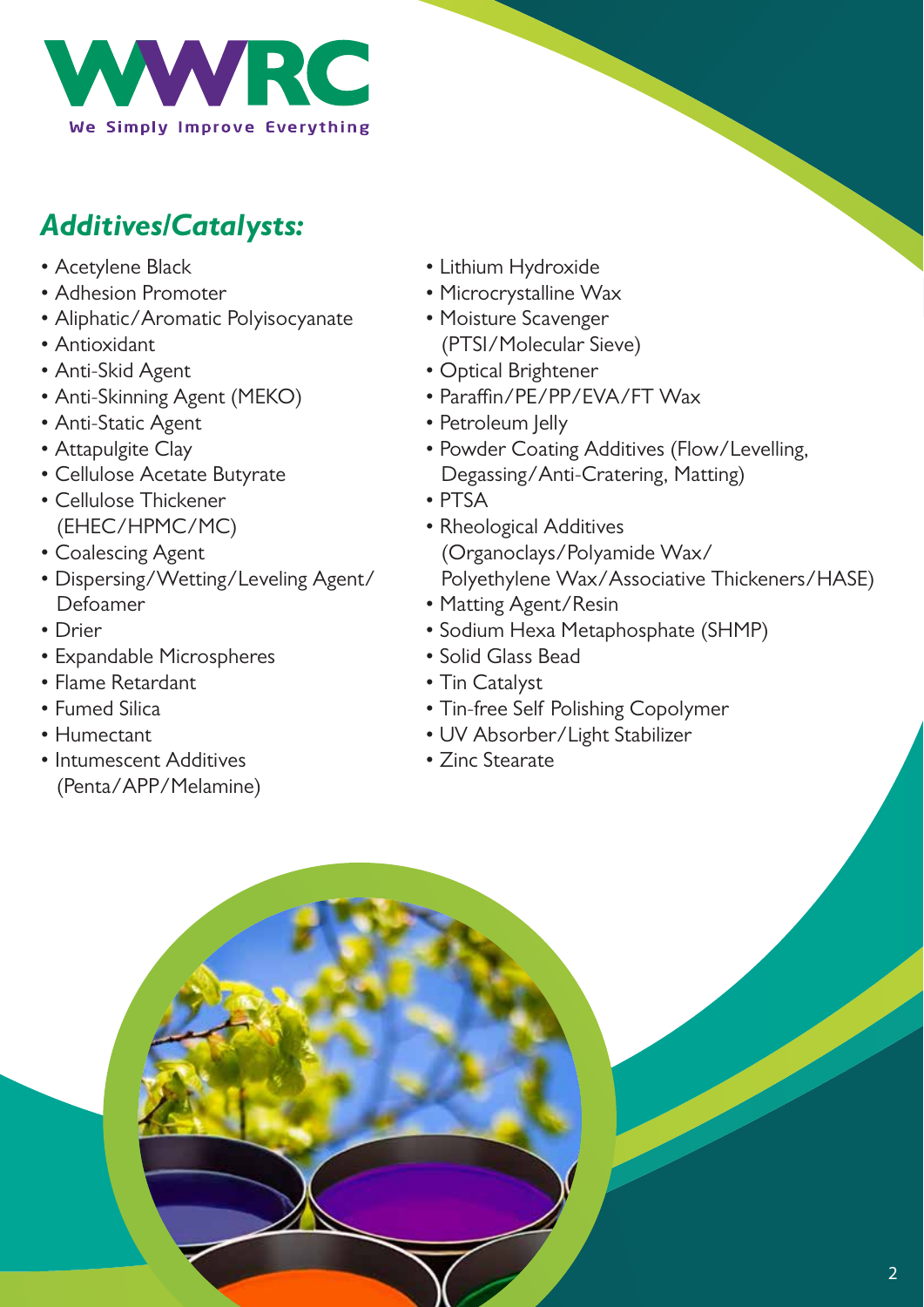

### *Pigments/Fillers/Extenders:*

- Aluminium Paste/Powder/VMP
- Barium Sulphate (Natural/Synthetic)
- Bronze Powder
- Cadmium Pigment
- Clay (Calcined/Hydrous)
- Calcium Carbonate
- Calcium Oxide
- Carbon Black
- Chrome Oxide Green
- Chrome Yellow Pigment
- Chrome Free Hybrid Pigment
- Color Flakes
- Color Dispersion
- Dyestuff
- Fluorescent Pigment
- Iron Oxide (Natural/Synthetic/Transparent)
- Molybdate Orange Pigment
- Micronized Mica
- Micaceous Iron Oxides (MIO)
- Mixed Metal Oxide Pigment
- Organic Pigment
- Pearlescent Pigment
- Phosphorescent Pigment
- Reflective Glass Bead
- Silica Powder
- Strontium Chromate
- Talc Powder
- Thermochromic Pigment
- Titanium Dioxide
- Transparent Iron Oxide Dispersion
- Zinc Chromate
- Zinc Phosphate

#### *Other Chemicals/Solvents:*

- Butyl Carbitol
- Castor Oil (BCO/DCO/COFSG)
- Cyclohexanone
- DBE
- DCAC
- DIBK/MEK/MIBK
- Epoxy Diluent (Benzyl Alcohol/Nonyl Phenol/ Reactive Diluent)
- EEP
- Fatty Acid (Coconut/Soya/Tall Oil)
- Glycol (MEG/DEG/PG)
- Glycerine
- Isobutyl Isobutyrate (IBIB)
- Linseed Oil (ARLO/DBLO/LSO)
- Methyl Acetate
- Methylene Chloride
- NBAC/S-Butyl Acetate (SBAC)
- NPAC
- Pine Oil
- Plasticizer (ATBC/DIBA/DMP/DOP/ DOA/DBP/DINP/TOTM/ESBO)
- PM/PMA/Recycled PMA
- Silicone Oil
- THF
- Tung Oil
- White Oil